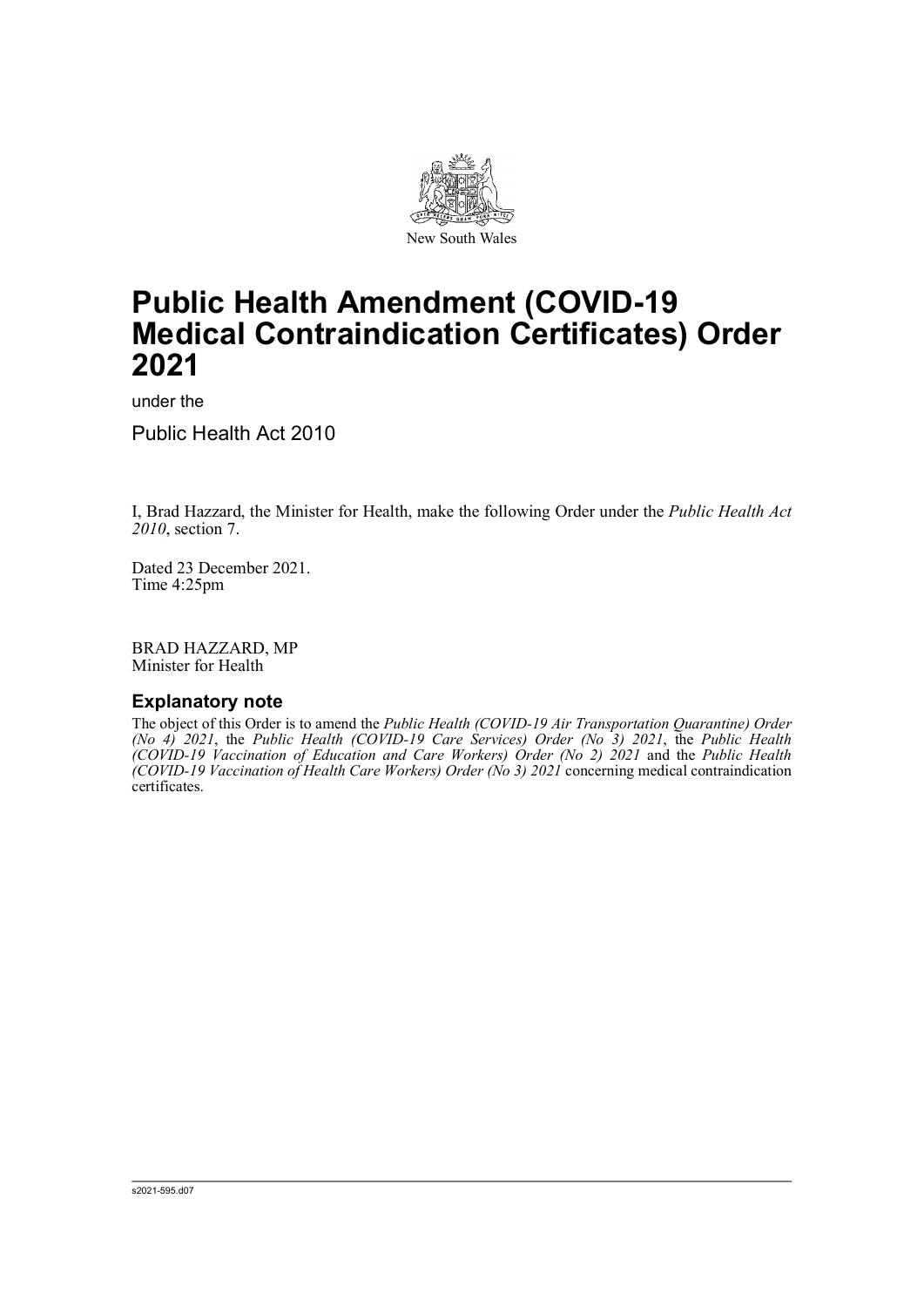# **Public Health Amendment (COVID-19 Medical Contraindication Certificates) Order 2021**

under the

Public Health Act 2010

# **1 Name of Order**

This Order is the *Public Health Amendment (COVID-19 Medical Contraindication Certificates) Order 2021*.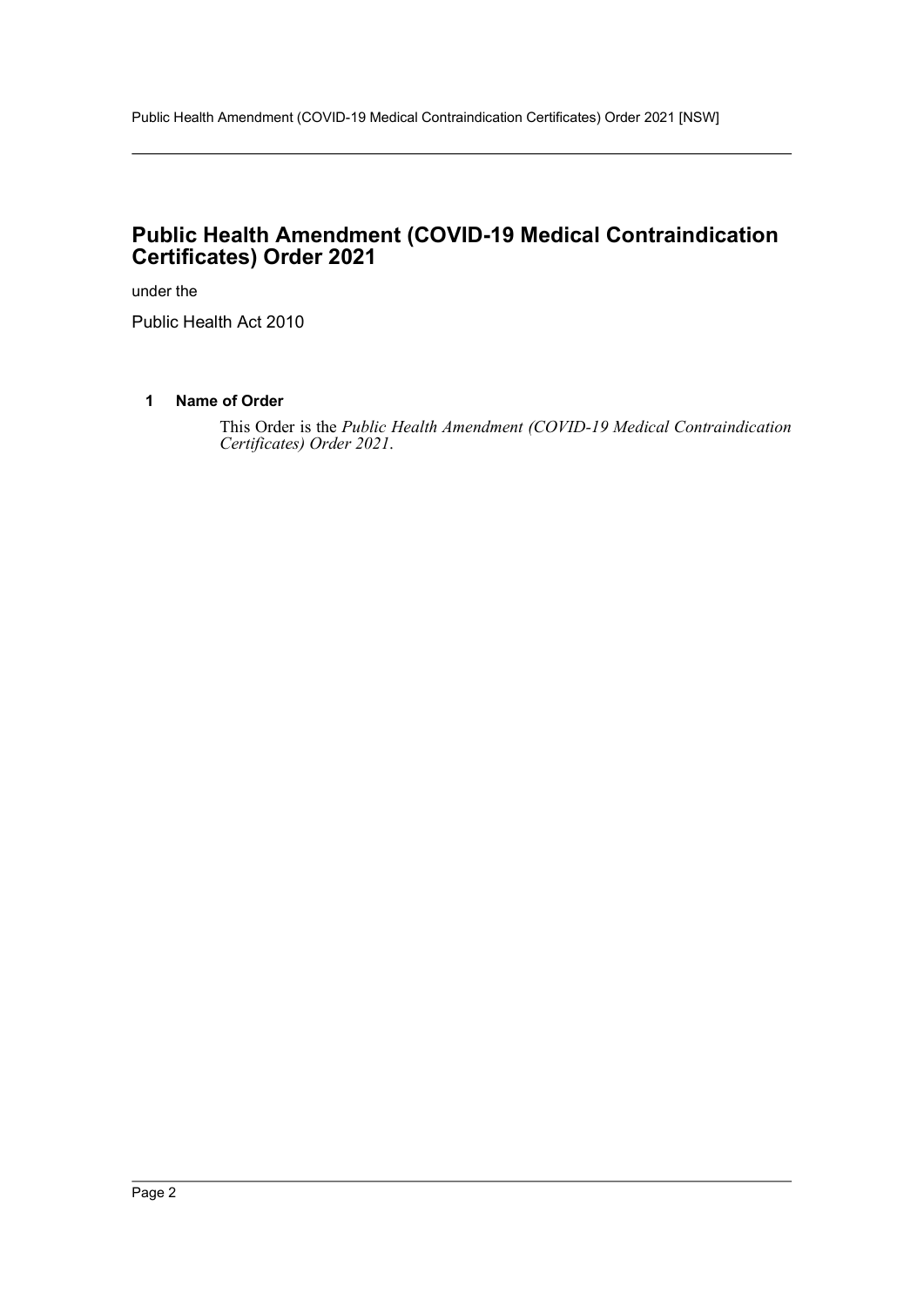Public Health Amendment (COVID-19 Medical Contraindication Certificates) Order 2021 [NSW] Schedule 1 Amendment of Public Health (COVID-19 Air Transportation Quarantine) Order (No 4) 2021

# **Schedule 1 Amendment of Public Health (COVID-19 Air Transportation Quarantine) Order (No 4) 2021**

## **[1] Clause 30 COVID-19 vaccinations**

Omit the definition of *medical contraindication certificate* from clause 30(7). Insert instead—

> *medical contraindication certificate* means a certificate issued by a medical practitioner—

- (a) in a form approved by the Chief Health Officer, and
- (b) certifying that, because of a specified medical contraindication, the worker cannot have any approved COVID-19 vaccine available in New South Wales,

but does not include a certificate issued by a medical practitioner—

- (c) whose registration under the *Health Practitioner Regulation National Law (NSW)* is subject to a condition relating to the issue of 1 or more types of medical certificate, including medical contraindication certificates, or
- (d) in contravention of clause 30B.

#### **[2] Clauses 30A–30C**

Insert after clause 30—

#### **30A Invalidated medical contraindication certificates**

- (1) This clause applies to a nominated person within the meaning of clause 30 (an *affected person*) if—
	- (a) the person presented a medical contraindication certificate to the person's employer under clause 30(5) or a corresponding provision of a prior Order, and
	- (b) the medical contraindication certificate was issued by a medical practitioner who subsequently becomes subject to a registration condition relating to the practitioner's ability to issue 1 or more types of medical certificates, including medical contraindication certificates.
- (2) An affected person must, on being notified by the person's employer that the person is an affected person—
	- (a) immediately cease work, and
	- (b) not resume work until the person—
		- (i) presents a new medical contraindication certificate to the person's employer, or
		- (ii) is vaccinated against COVID-19.
- (3) In this clause—

*prior Order* means the following—

- (a) the *Public Health (COVID-19 Air Transportation Quarantine) Order (No 2) 2021*,
- (b) the *Public Health (COVID-19 Air Transportation Quarantine) Order (No 3) 2021*.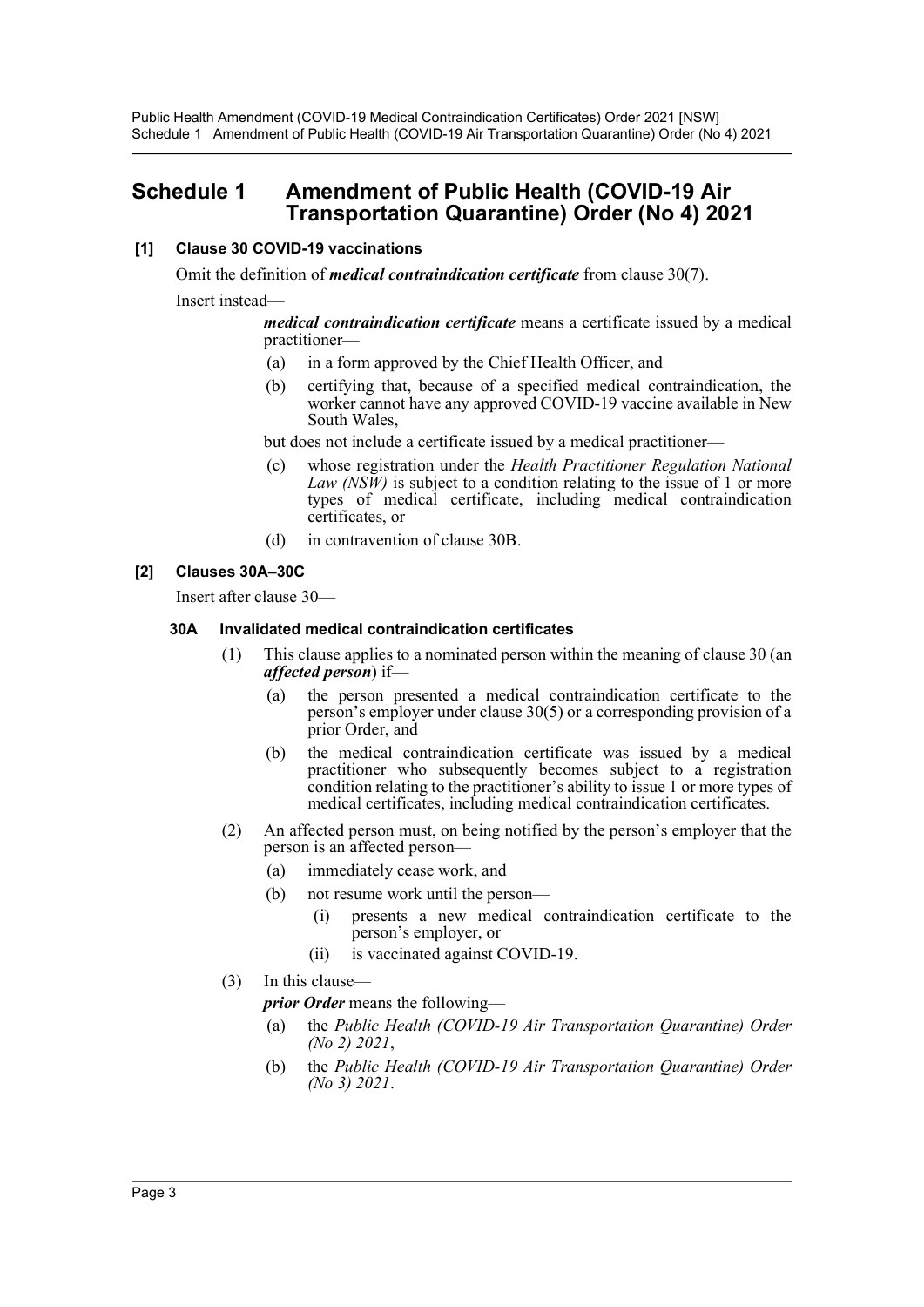Public Health Amendment (COVID-19 Medical Contraindication Certificates) Order 2021 [NSW] Schedule 1 Amendment of Public Health (COVID-19 Air Transportation Quarantine) Order (No 4) 2021

#### **30B Issue of medical contraindication certificates**

A medical practitioner must not issue a person a medical contraindication certificate unless the medical practitioner reasonably believes that, because of a specified medical contraindication, the person cannot have any approved COVID-19 vaccine available in New South Wales.

## **30C Savings**

Clause 30A, as inserted by the *Public Health Amendment (COVID-19 Medical Contraindication Certificates) Order 2021*, applies to a medical contraindication certificate issued before the commencement of the Order.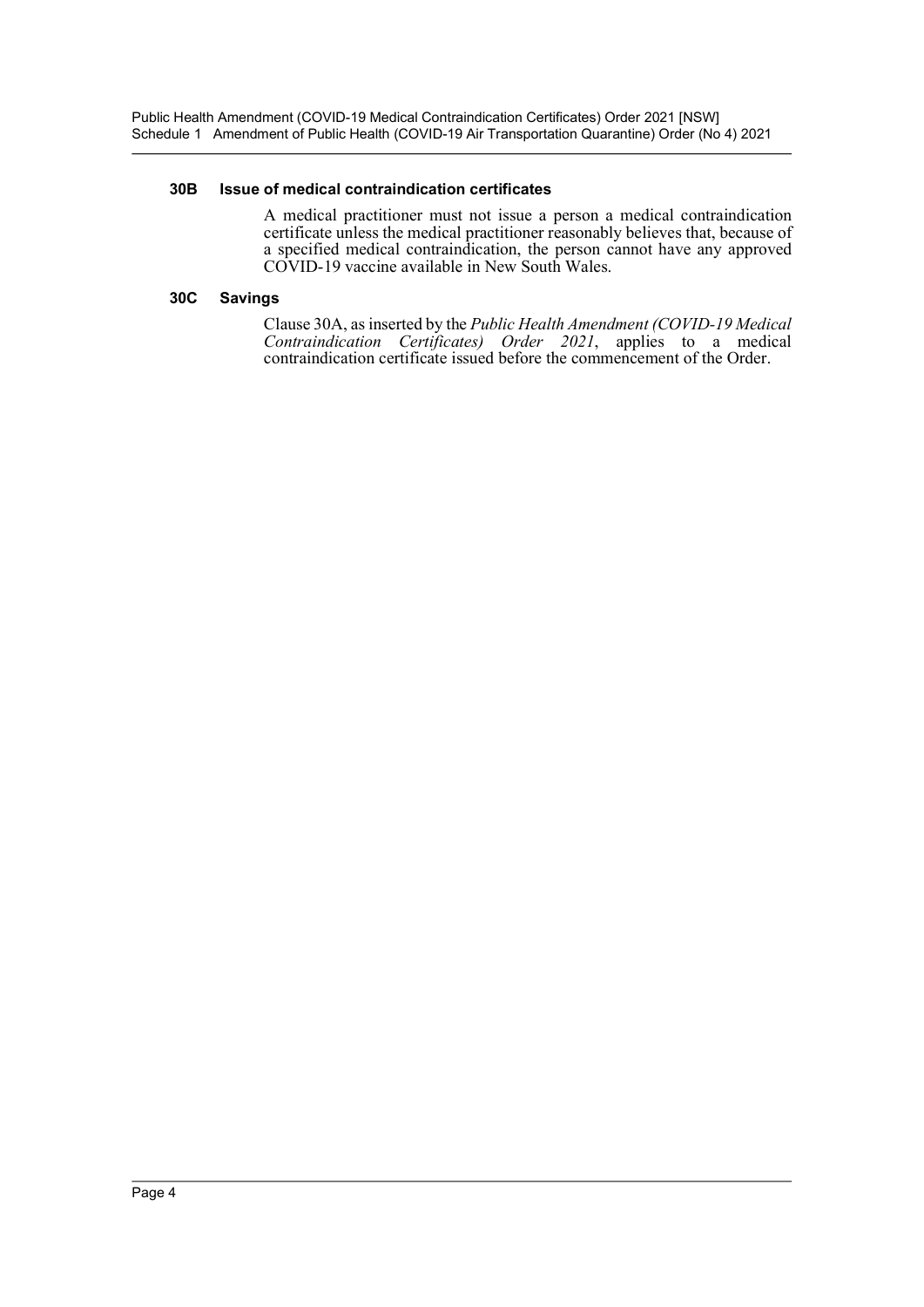# **Schedule 2 Amendment of Public Health (COVID-19 Care Services) Order (No 3) 2021**

# **[1] Clauses 11A–11C**

Insert after clause 11—

## **11A Invalidated medical contraindication certificates**

- (1) This section applies to a person (an *affected person*) if—
	- (a) the person presented a medical contraindication certificate under clause  $11(1)(b)$  or  $(2)(b)$  or a corresponding provision of a prior Order, and
	- (b) the medical contraindication certificate was issued by a medical practitioner who subsequently becomes subject to a registration condition relating to the practitioner's ability to issue 1 or more types of medical certificates, including medical contraindication certificates.
- (2) An affected person who presented a medical contraindication certificate under clause  $11(1)$ (b) or a corresponding provision of a prior Order must—
	- (a) on being notified by a the operator of a residential care facility that the person is an affected person, immediately leave the facility, and
	- (b) not enter a residential care facility, whether it is the facility referred to in paragraph (a) or a different facility, until the person presents a new medical contraindication certificate to the operator of the facility.
- (3) An affected person who presented a medical contraindication certificate under clause  $11(2)(b)$  or a corresponding provision of a prior Order must, on being notified by a responsible person that the person is an affected person—
	- (a) immediately cease work in aged care or disability services, and
	- (b) not do work in aged care or disability services until the person presents a new medical contraindication certificate to a responsible person.
- (4) In this clause—

*prior Order* means the following—

- (a) the *Public Health (COVID-19 Aged Care Facilities) Order 2021*,
- (b) the *Public Health (COVID-19 Care Services) Order 2021*,
- (c) the *Public Health (COVID-19 Care Services) Order (No 2) 2021*.

#### **11B Issue of medical contraindication certificates**

A medical practitioner must not issue a person a medical contraindication certificate unless the medical practitioner reasonably believes that, because of a specified medical contraindication, the person cannot have any approved COVID-19 vaccine available in New South Wales.

#### **11C Savings**

Clause 11A, as inserted by the *Public Health Amendment (COVID-19 Medical Contraindication Certificates) Order 2021*, applies to a medical contraindication certificate issued before the commencement of the Order.

#### **[2] Schedule 1 Dictionary**

Omit the definition of *medical contraindication certificate*.

Insert instead—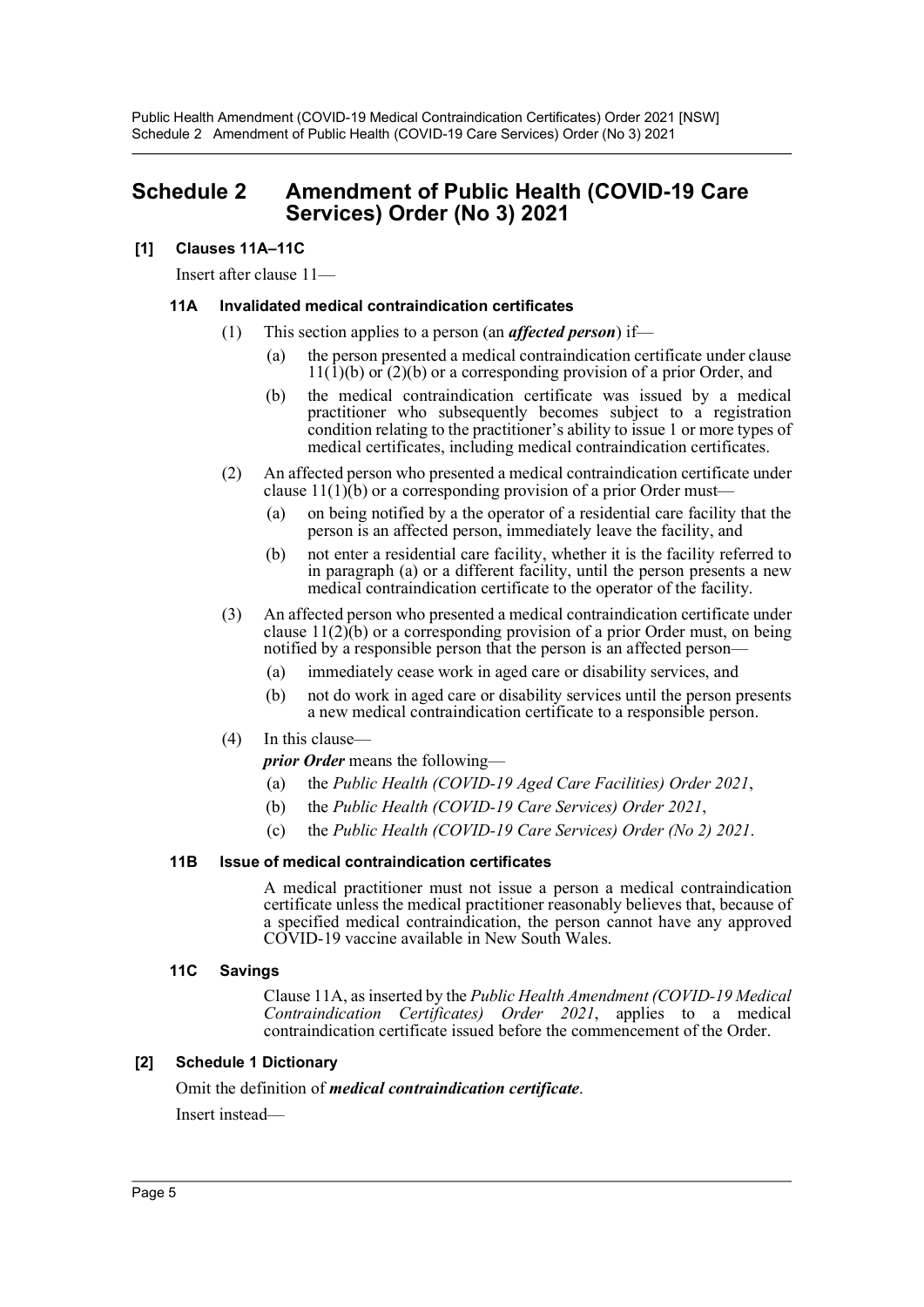*medical contraindication certificate* means a certificate issued by a medical practitioner—

- (a) in a form approved by the Chief Health Officer, and
- (b) certifying that, because of a specified medical contraindication, the worker cannot have any approved COVID-19 vaccine available in New South Wales,

but does not include a certificate issued by a medical practitioner—

- (c) whose registration under the *Health Practitioner Regulation National Law (NSW)* is subject to a condition relating to the issue of 1 or more types of medical certificate, including medical contraindication certificates, or
- (d) in contravention of clause 11B.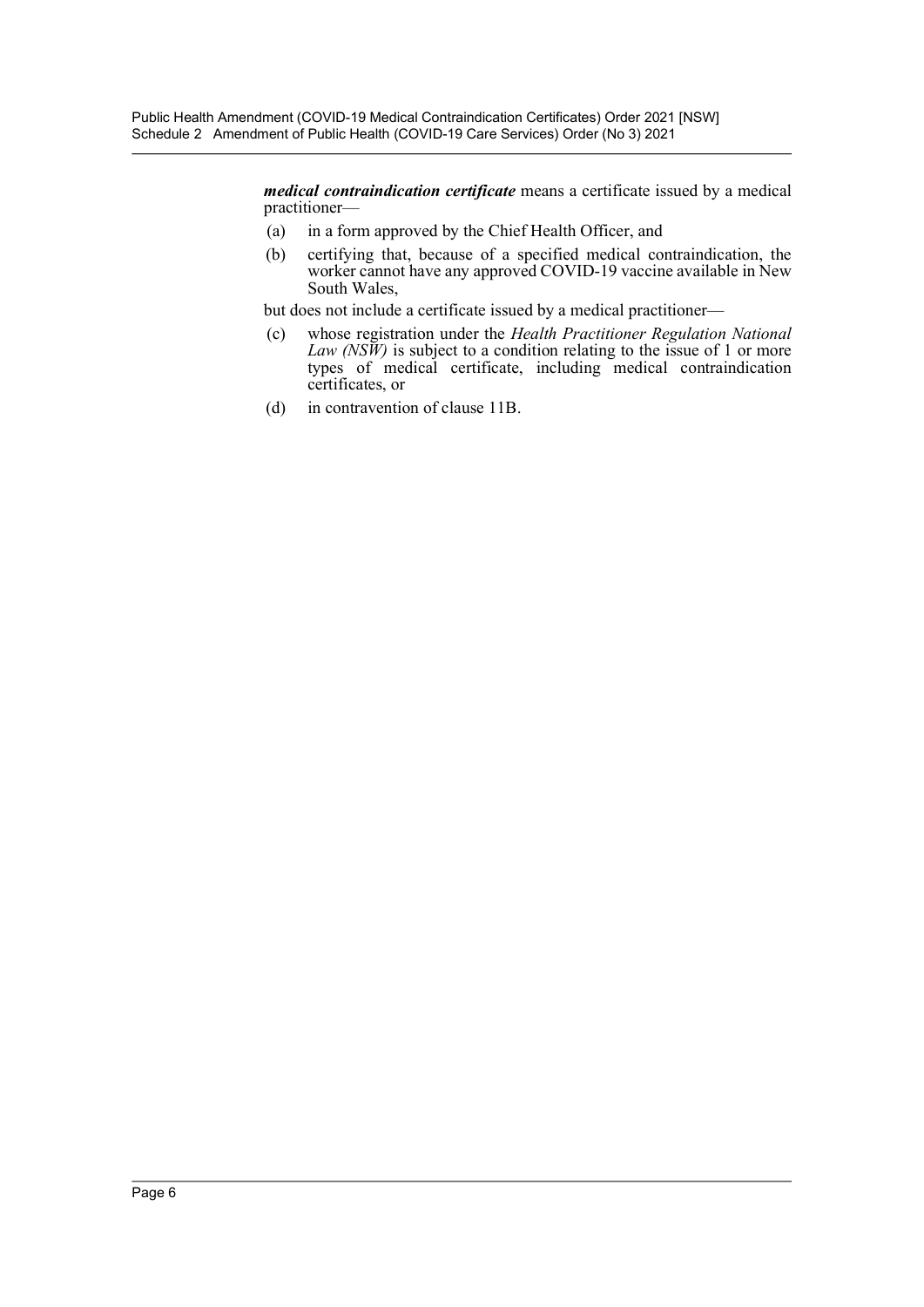Public Health Amendment (COVID-19 Medical Contraindication Certificates) Order 2021 [NSW] Schedule 3 Amendment of Public Health (COVID-19 Vaccination of Education and Care Workers) Order (No 2) 2021

# **Schedule 3 Amendment of Public Health (COVID-19 Vaccination of Education and Care Workers) Order (No 2) 2021**

## **[1] Clause 3 Definitions**

Omit the definition of *medical contraindication certificate* in clause 3(1).

Insert instead—

*medical contraindication certificate*, for an education and care worker means a certificate issued by a medical practitioner—

- (a) in a form approved by the Chief Health Officer, and
- (b) certifying that, because of a specified medical contraindication, the worker cannot have any approved COVID-19 vaccine available in New South Wales,

but does not include a certificate issued by a medical practitioner—

- (c) whose registration under the *Health Practitioner Regulation National Law (NSW)* is subject to a registration condition relating to the issue of 1 or more types of medical certificate, including medical contraindication certificates, or
- (d) in contravention of clause 6B.

## **[2] Clauses 6A and 6B**

Insert after clause 6—

#### **6A Invalidated medical contraindication certificates**

- (1) This clause applies to a person (an *affected person*) if—
	- (a) the person presented, under clause  $5(2)$  or  $6(2)$  or a corresponding provision of a prior Order, vaccination evidence in the form of a medical contraindication certificate, and
	- (b) the medical contraindication certificate was issued by a medical practitioner who subsequently becomes subject to a condition relating to the practitioner's ability to issue 1 or more types of medical certificates, including medical contraindication certificates.
- (2) An affected person who presented a medical contraindication certificate under clause 5(2), or under a corresponding provision of a prior Order, must on being notified by a responsible person that the person is an affected person—
	- (a) immediately cease work as an education and care worker, and
	- (b) not do work as an education and care worker until the person presents a new medical contraindication certificate to a responsible person.
- (3) The approved provider for a family day care residence must, on becoming aware that an adult resident is an affected person—
	- (a) immediately cease delivery of education and care services to children from the family day care residence, and
	- (b) not deliver education and care services to children from the family day care residence until the resident presents a new medical contraindication certificate to the provider.
- (4) In this clause *prior Order* means the *Public Health (COVID-19 Vaccination of Education and Care Workers) Order 2021*.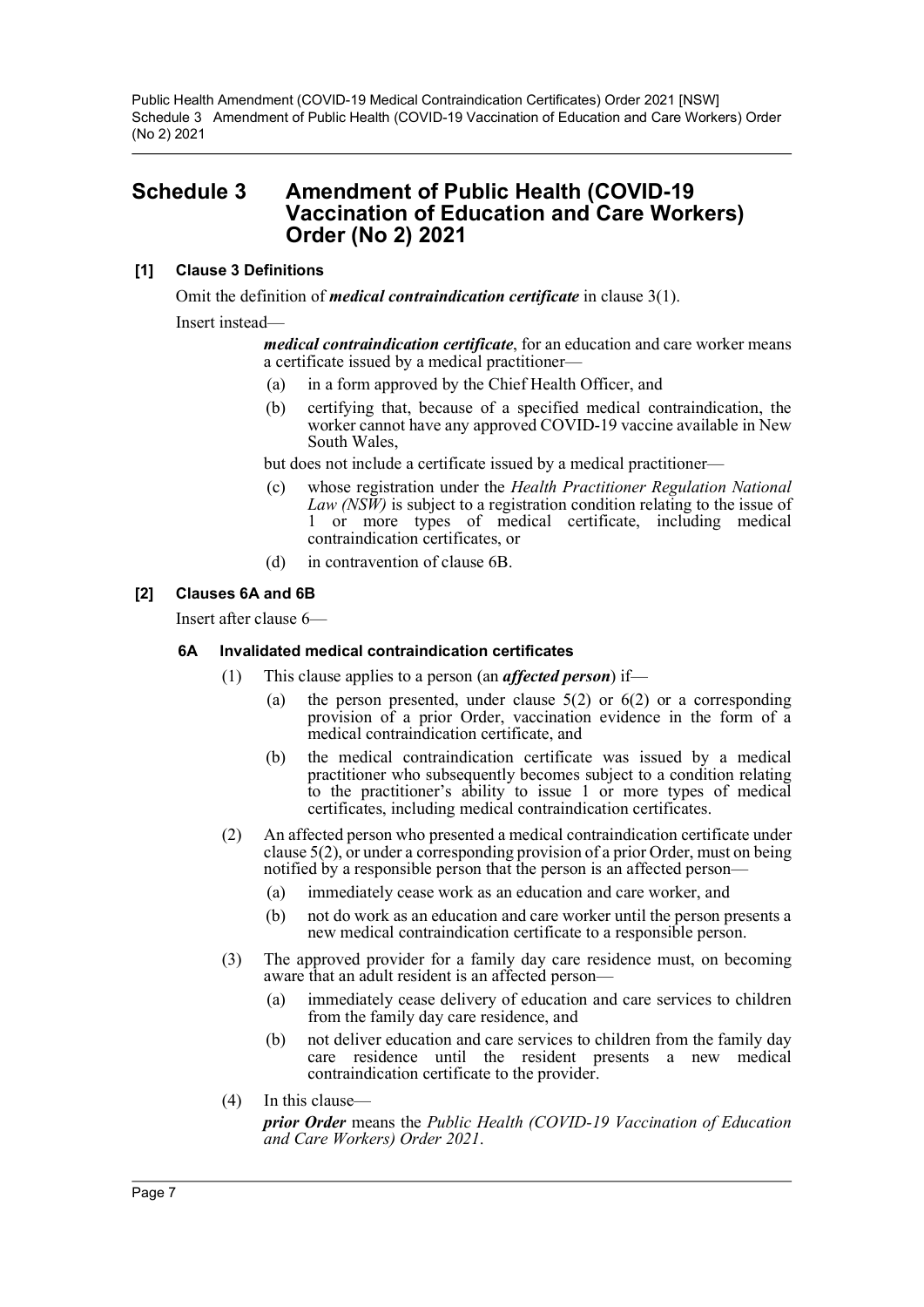Public Health Amendment (COVID-19 Medical Contraindication Certificates) Order 2021 [NSW] Schedule 3 Amendment of Public Health (COVID-19 Vaccination of Education and Care Workers) Order (No 2) 2021

#### **6B Issue of medical contraindication certificates**

A medical practitioner must not issue a person a medical contraindication certificate unless the medical practitioner reasonably believes that, because of a specified medical contraindication, the person cannot have any approved COVID-19 vaccine available in New South Wales.

### **[3] Clause 9 Savings**

Insert after clause 9(2)—

(2A) Clause 6A, as inserted by the *Public Health Amendment (COVID-19 Medical Contraindication Certificates) Order 2021*, applies to a medical contraindication certificate issued before the commencement of the Order.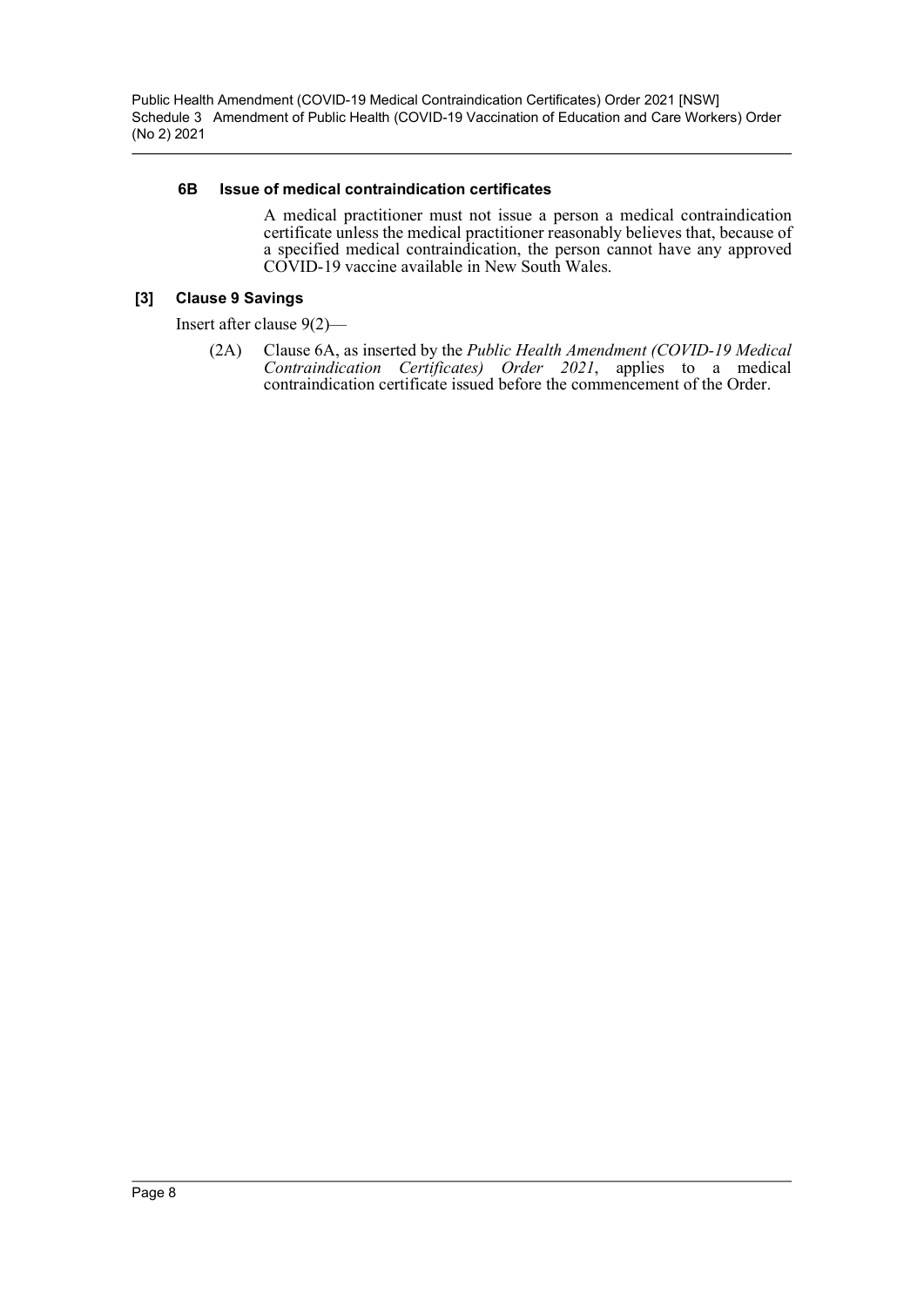Public Health Amendment (COVID-19 Medical Contraindication Certificates) Order 2021 [NSW] Schedule 4 Amendment of Public Health (COVID-19 Vaccination of Health Care Workers) Order (No 3) 2021

# **Schedule 4 Amendment of Public Health (COVID-19 Vaccination of Health Care Workers) Order (No 3) 2021**

#### **[1] Clauses 10A and 10B**

Insert after clause 10—

#### **10A Invalidated medical contraindication certificate**

- (1) This clause applies to a health care worker (an *affected worker*) if—
	- (a) the person presented a medical contraindication certificate under clause  $10(1)(b)$  or  $(2)(b)$  or a corresponding provision of a prior Order, and
	- (b) the medical contraindication certificate was issued by a medical practitioner who subsequently becomes subject to a registration condition relating to the practitioner's ability to issue 1 or more types of medical certificates, including medical contraindication certificates.
- (2) An affected worker must, on being notified by a responsible person that the worker is an affected worker—
	- (a) immediately cease work as a health care worker, and
	- (b) not do work as a health care worker until the worker presents a new medical contraindication certificate to a responsible person.

#### (3) In this clause—

*prior Order* means the following—

- (a) the *Public Health (COVID-19 Vaccination of Health Care Workers) Order 2021*,
- (b) the *Public Health (COVID-19 Vaccination of Health Care Workers) Order (No 2) 2021*.

#### **10B Issue of medical contraindication certificates**

A medical practitioner must not issue a person a medical contraindication certificate unless the medical practitioner reasonably believes that, because of a specified medical contraindication, the person cannot have any approved COVID-19 vaccine available in New South Wales.

#### **[2] Clause 13 Savings**

Insert after clause 13(2)—

(2A) Clause 10A, as inserted by the *Public Health Amendment (COVID-19 Medical Contraindication Certificates) Order 2021*, applies to a medical contraindication certificate issued before the commencement of the Order.

#### **[3] Schedule 1 Dictionary**

Omit the definition of *medical contraindication certificate*.

Insert instead—

*medical contraindication certificate* means a certificate issued by a medical practitioner—

- (a) in a form approved by the Chief Health Officer, and
- (b) certifying that, because of a specified medical contraindication, the worker cannot have any approved COVID-19 vaccine available in New South Wales,